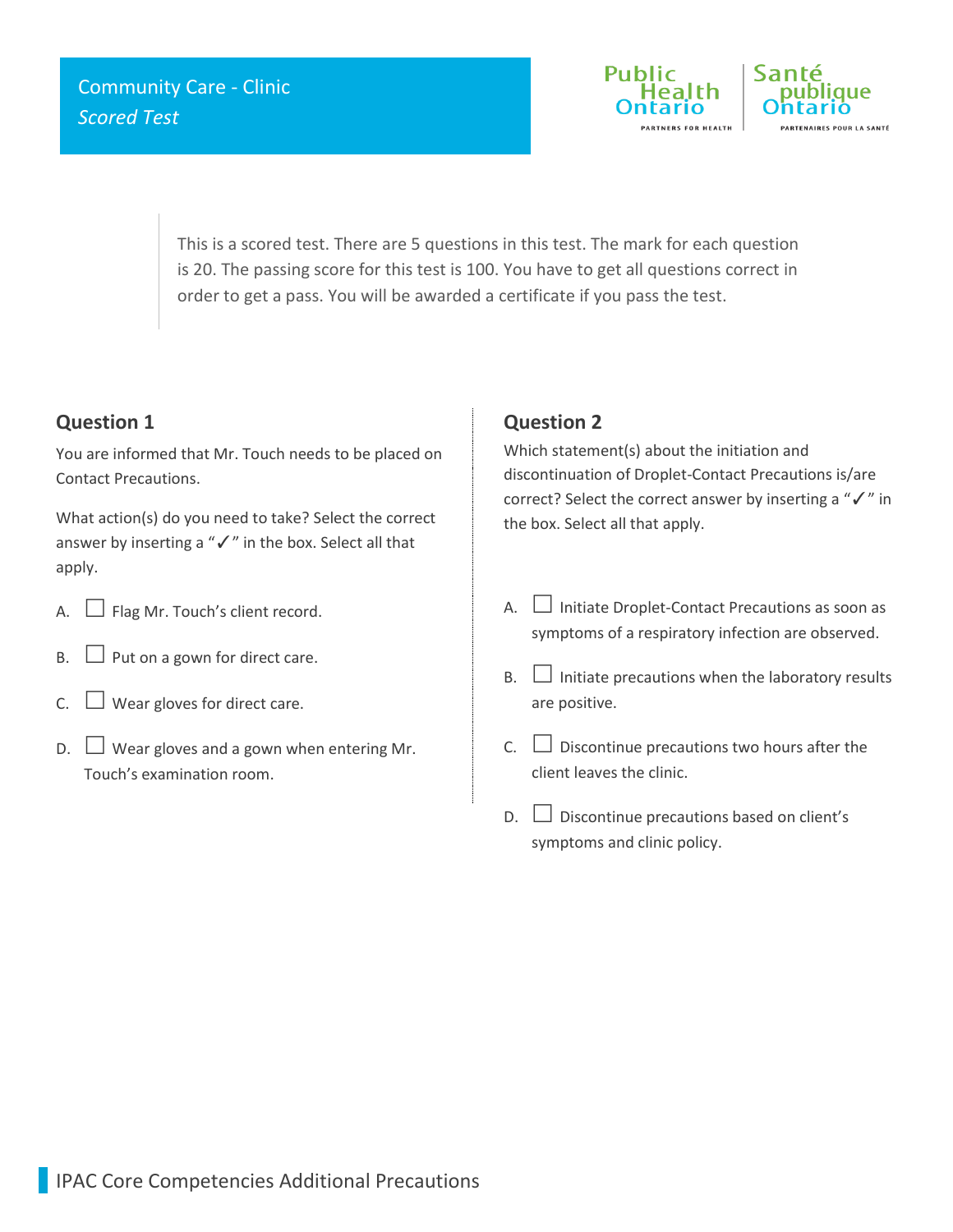

### **Question 3**

Mr. Glum calls the clinic to book an appointment because his home care nurse is concerned that his wound is infected. Mr. Glum has recently been discharged from hospital with an antibiotic resistance organism (ARO) infection. Which strategy/strategies would help prevent the possible transmission of this infection? Insert a "✓" to indicate your choice.

- A. Use Contact Precautions.
- $B. \Box$  Flag the chart.
- $C.$   $\Box$  Clean the examination room after he leaves.
- $D.$   $\Box$  Clean and disinfect all client care equipment used to provide care for Mr. Glum.

#### **Question 4**

Mrs. Star has been triaged into a clinic room because she has signs and symptoms of an acute respiratory infection. There is a Droplet-Contact sign on the clinic room door. What personal protective equipment (PPE) do the health care providers need to wear to perform the following tasks? Select the appropriate PPE by inserting a "√".

|                                                                                        | Gown | Gloves | Mask | Eye Protection | No PPE |
|----------------------------------------------------------------------------------------|------|--------|------|----------------|--------|
| The doctor listens to Mrs. Star's chest.                                               |      |        |      |                |        |
| The receptionist removes a garbage bin from<br>the doorway to Mrs. Star's clinic room. |      |        |      |                |        |
| The nurse sits beside Mrs. Star to do health<br>teaching.                              |      |        |      |                |        |